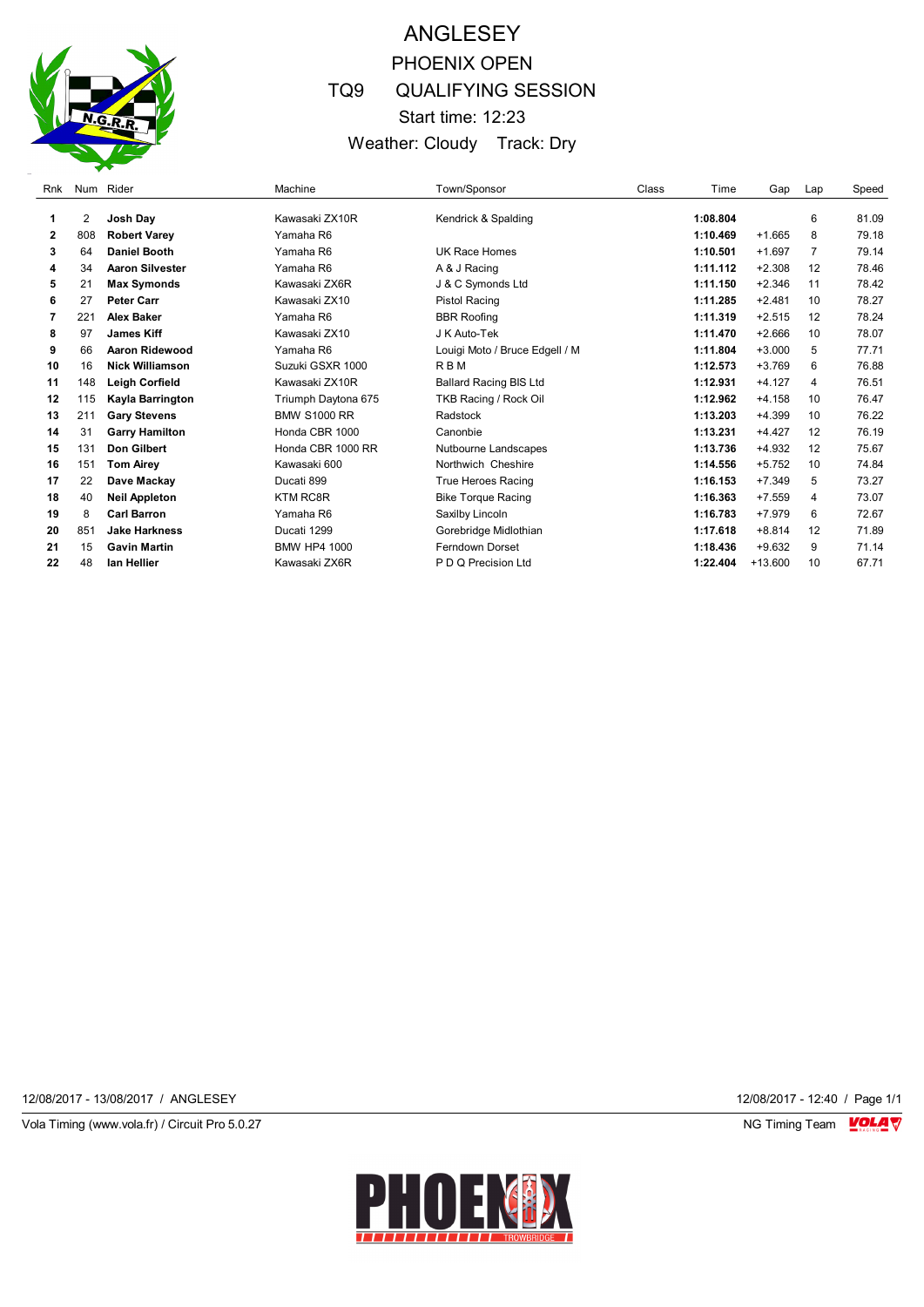

| <b>Aaron Ridewood</b> |          |  |
|-----------------------|----------|--|
| <b>START</b>          |          |  |
| 1                     |          |  |
| 2                     | 1:12.497 |  |
| 3                     | 1.12633  |  |
| 4                     | 1:11.908 |  |
| 5                     | 1:11.804 |  |

| Aaron Silvester |              |  |  |
|-----------------|--------------|--|--|
|                 | <b>START</b> |  |  |
| 1               |              |  |  |
| 2               | 1:16.377     |  |  |
| 3               | 1:13.014     |  |  |
| 4               | 1:11.805     |  |  |
| 5               | 1.12.992     |  |  |
| 6               | 1:11.112     |  |  |
| 7               | 1.13.311     |  |  |
| 8               | 1.22.640     |  |  |
| 9               | 1.11.380     |  |  |
| 10              | 1.11.434     |  |  |
| 11              | 1.11 865     |  |  |
| 12              | 1:28.569     |  |  |

### Alex Baker

|    | <b>START</b> |
|----|--------------|
| 1  |              |
| 2  | 1:13.151     |
| 3  | 1:12.408     |
| 4  | 1.12412      |
| 5  | 1:11.588     |
| 6  | 1.11 955     |
| 7  | 1.12 161     |
| 8  | 1.11 649     |
| 9  | 1.12 756     |
| 10 | 1:11.319     |
| 11 | 1:11.604     |
| 12 | 1.12 037     |

### Carl Barron

| START<br>o |  |
|------------|--|
|            |  |

12/08/2017 - 13/08/2017 / ANGLESEY 12/08/2017 - 12:41 / Page 1/2

Vola Timing (www.vola.fr) / Circuit Pro 5.0.27 NG Timing Team NG Timing Team NG Timing Team NG Timing Team NG

# ANGLESEY PHOENIX OPEN TQ9 QUALIFYING SESSION LAP TIMES

| Lap | Time     |
|-----|----------|
|     |          |
| 2   | 1:18.398 |
| 3   | 1:18.148 |
| 4   | 1:17.701 |
| 5   | 1.18470  |
| հ   | 1:16.783 |
|     |          |

| Daniel Booth |          |  |
|--------------|----------|--|
|              | START    |  |
| 1            |          |  |
| 2            | 1:12.401 |  |
| 3            | 1:10.688 |  |
| 4            | 1.15629  |  |
| 5            | 1:11.549 |  |
| 6            | 2:57 275 |  |
| 7            | 1:10.501 |  |

| Dave Mackay |          |  |
|-------------|----------|--|
| START       |          |  |
| 1           |          |  |
| 2           | 1:17.009 |  |
| 3           | 1:16.766 |  |
| 4           | 3:44.364 |  |
| 5           | 1:16.153 |  |

| <u> Don Gilbert</u> |              |  |  |  |
|---------------------|--------------|--|--|--|
|                     | <b>START</b> |  |  |  |
| 1                   |              |  |  |  |
| 2                   | 1:15.893     |  |  |  |
| 3                   | 1:15.179     |  |  |  |
| 4                   | 1:15.040     |  |  |  |
| 5                   | 1:13.931     |  |  |  |
| 6                   | 1.14919      |  |  |  |
| 7                   | 1.15075      |  |  |  |
| 8                   | 1.15118      |  |  |  |
| 9                   | $1.14$ 195   |  |  |  |
| 10                  | 1:13.736     |  |  |  |
| 11                  | 1:13 737     |  |  |  |
| 12                  | 1:14.246     |  |  |  |

| <b>Garry Hamilton</b> |
|-----------------------|
| <b>START</b>          |

| Lap | Time     |
|-----|----------|
| 1   |          |
| 2   | 1:16.758 |
| 3   | 1:15.434 |
| 4   | 1:14.375 |
| 5   | 1:14.349 |
| 6   | 1:14.313 |
| 7   | 1:13.542 |
| 8   | 1:13.231 |
| 9   | 1.13417  |
| 10  | 1:13.661 |
| 11  | 1:13.758 |
| 12  | 1:13.272 |

| Gary Stevens |              |  |
|--------------|--------------|--|
|              | <b>START</b> |  |
| 1            |              |  |
| 2            | 1:13.774     |  |
| 3            | 1:13.574     |  |
| 4            | 1:13.284     |  |
| 5            | 1.13.532     |  |
| 6            | 1.14085      |  |
| 7            | 3.12944      |  |
| 8            | 1:13.324     |  |
| 9            | 1:13.203     |  |
| 10           | 1:13 615     |  |

| <u>Gav</u> in Martin |            |  |  |  |  |  |
|----------------------|------------|--|--|--|--|--|
| <b>START</b>         |            |  |  |  |  |  |
| 1                    |            |  |  |  |  |  |
| 2                    | 1:19.756   |  |  |  |  |  |
| 3                    | 1:19.610   |  |  |  |  |  |
| 4                    | 1:20.306   |  |  |  |  |  |
| 5                    | 1:19.230   |  |  |  |  |  |
| 6                    | 1:19.157   |  |  |  |  |  |
| 7                    | 1:19.392   |  |  |  |  |  |
| 8                    | $1.19$ 157 |  |  |  |  |  |
| 9                    | 1:18.436   |  |  |  |  |  |
|                      |            |  |  |  |  |  |

| lan Hellier |          |
|-------------|----------|
|             | START    |
|             |          |
| 2           | 1:24.903 |

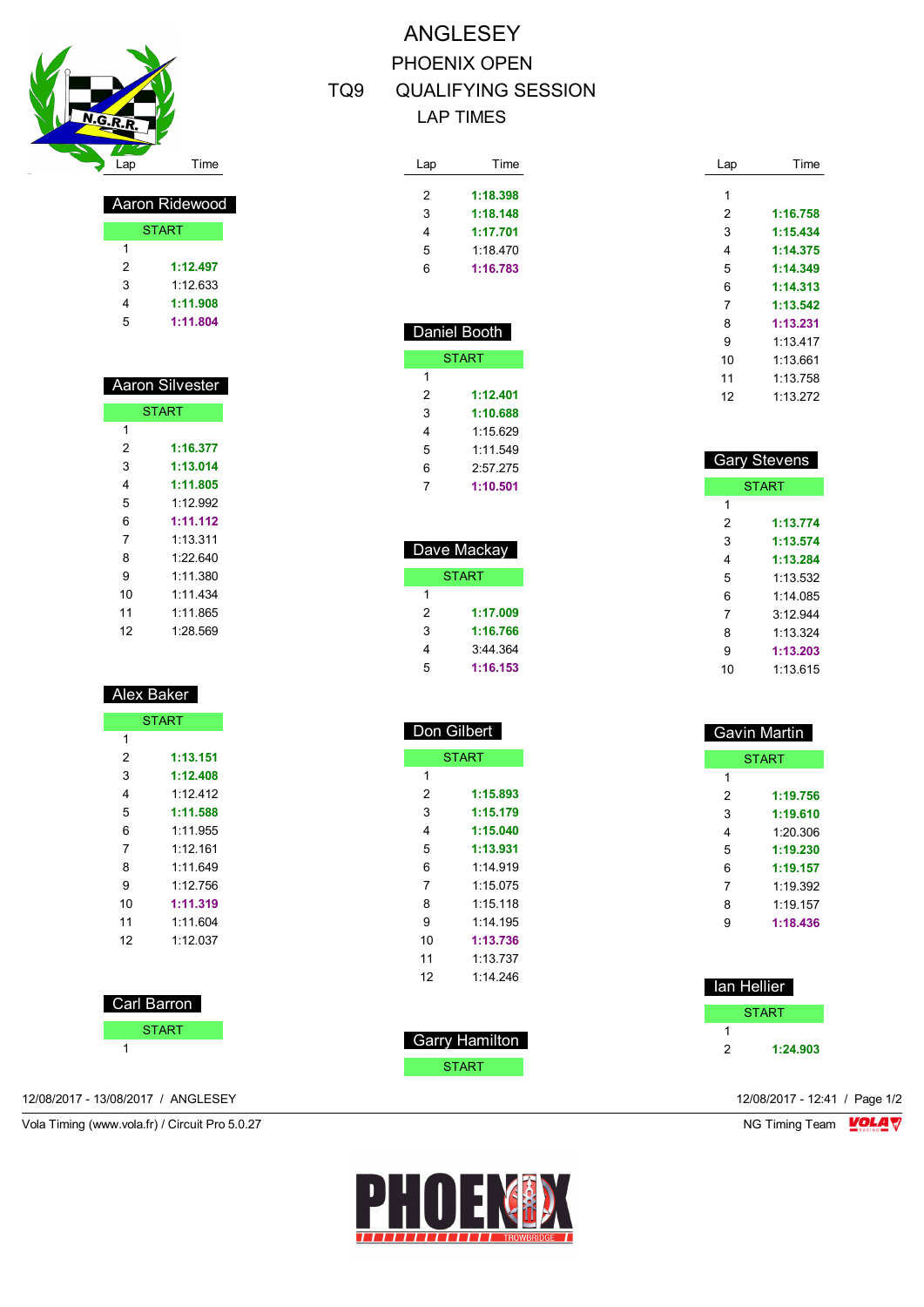#### ANGLESEY PHOENIX OPEN TQ9 QUALIFYING SESSION LAP TIMES

| Lap | Time     |
|-----|----------|
|     |          |
| 3   | 1.25.367 |
| 4   | 1:22.977 |
| 5   | 1:23.580 |
| 6   | 1.23.322 |
| 7   | 1.23686  |
| 8   | 1:22.566 |
| 9   | 1:22.589 |
| 10  | 1:22.404 |
|     |          |

| Jake Harkness |              |  |  |  |  |
|---------------|--------------|--|--|--|--|
|               | <b>START</b> |  |  |  |  |
| 1             |              |  |  |  |  |
| 2             | 1:22.788     |  |  |  |  |
| 3             | 1:19.308     |  |  |  |  |
| 4             | 1:18.580     |  |  |  |  |
| 5             | 1:18 989     |  |  |  |  |
| 6             | 1.19217      |  |  |  |  |
| 7             | 1:18.282     |  |  |  |  |
| 8             | 1:18.742     |  |  |  |  |
| 9             | 1:17.863     |  |  |  |  |
| 10            | 1:18.275     |  |  |  |  |
| 11            | 1:17.618     |  |  |  |  |
| 12            | 1:18.406     |  |  |  |  |

| <b>James Kiff</b> |          |  |  |  |  |
|-------------------|----------|--|--|--|--|
| <b>START</b>      |          |  |  |  |  |
| 1                 |          |  |  |  |  |
| 2                 | 1:12.612 |  |  |  |  |
| 3                 | 1:11.615 |  |  |  |  |
| 4                 | 1.11660  |  |  |  |  |
| 5                 | 1.12113  |  |  |  |  |
| 6                 | 1:11.470 |  |  |  |  |
| 7                 | 1.12.292 |  |  |  |  |
| 8                 | 1.12 133 |  |  |  |  |
| 9                 | 1.12042  |  |  |  |  |
| 10                | 1:11.657 |  |  |  |  |

| Josh Day     |          |  |  |  |  |
|--------------|----------|--|--|--|--|
| <b>START</b> |          |  |  |  |  |
| 1            |          |  |  |  |  |
| 2            | 1:10.121 |  |  |  |  |
| 3            | 1:09.919 |  |  |  |  |
| 4            | 1:09.482 |  |  |  |  |
| 5            | 1:09.143 |  |  |  |  |
| 6            | 1:08.804 |  |  |  |  |
|              |          |  |  |  |  |

|              | Kayla Barrington |  |  |  |  |
|--------------|------------------|--|--|--|--|
| <b>START</b> |                  |  |  |  |  |
| 1            |                  |  |  |  |  |
| 2            | 1:14.928         |  |  |  |  |
| 3            | 1:15.147         |  |  |  |  |

| Peter Carr |              |
|------------|--------------|
|            | <b>START</b> |
|            |              |
|            | 1:12.658     |

 Leigh Corfield **START** 

> **1:14.404 1:14.096 1:12.931**

 Max Symonds **START** 

> **1:12.510 1:11.969 1:11.812 1:11.253** 2:52.148 **1:11.150** 1:18.887 1:15.615 1:11.518 1:11.939

 Neil Appleton START

> **1:19.547 1:18.111 1:16.363**

 Nick Williamson **START** 

> **1:13.583 1:13.297** 1:13.589 **1:12.573** 1:14.055

 $\overline{1}$ 

 $\overline{1}$ 

| Lap | Time     | Lap | Time     |
|-----|----------|-----|----------|
| 4   | 1:14.210 | 3   | 1:12.321 |
| 5   | 1:13.806 | 4   | 1:11.525 |
| 6   | 3:19.300 | 5   | 1:11.385 |
| 7   | 1:12.962 | 6   | 1:11.494 |
| 8   | 1:13.310 | 7   | 1:11.285 |
| 9   | 1:13.088 | 8   | 1:13.044 |
| 10  | 1:13.182 | 9   | 1:11.381 |
|     |          | 10  | 1:13.377 |

| <b>Robert Varey</b> |              |  |  |  |
|---------------------|--------------|--|--|--|
|                     | <b>START</b> |  |  |  |
| 1                   |              |  |  |  |
| 2                   | 1:12.571     |  |  |  |
| 3                   | 1:11.898     |  |  |  |
| 4                   | 1:11.385     |  |  |  |
| 5                   | 1:10.911     |  |  |  |
| 6                   | 1:10.469     |  |  |  |
| 7                   | 1:10.628     |  |  |  |
| 8                   | 1.12563      |  |  |  |

| <b>Tom Airey</b> |              |  |  |  |  |
|------------------|--------------|--|--|--|--|
|                  | <b>START</b> |  |  |  |  |
| 1                |              |  |  |  |  |
| 2                | 1:16.361     |  |  |  |  |
| 3                | 1:16.343     |  |  |  |  |
| 4                | 1.16770      |  |  |  |  |
| 5                | 1:16.271     |  |  |  |  |
| 6                | 1:15.373     |  |  |  |  |
| 7                | 1:16.984     |  |  |  |  |
| 8                | 3:05.077     |  |  |  |  |
| 9                | 1:14.661     |  |  |  |  |
| 10               | 1:14.556     |  |  |  |  |

12/08/2017 - 13/08/2017 / ANGLESEY

Vola Timing (www.vola.fr) / Circuit Pro 5.0.27

12/08/2017 - 12:41 / Page 2/2<br>NG Timing Team  $\sqrt{\text{OLA}}$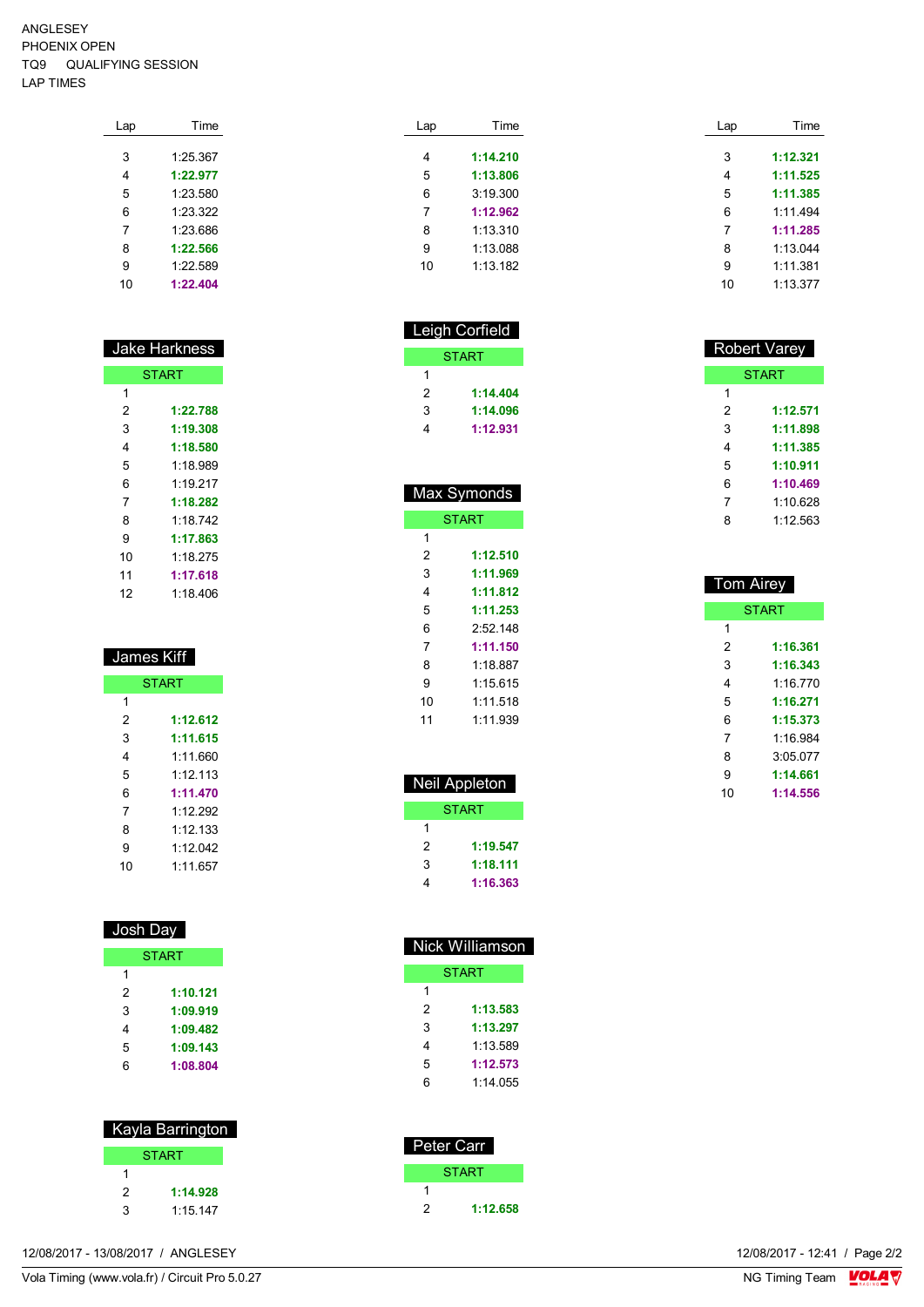

ANGLESEY PHOENIX OPEN RACE 19 ROUND 10 & 11 - RACE 1 STARTING GRID

12/08/2017 - 13/08/2017 / ANGLESEY 12/08/2017 - 13:09 / Page 1/1

Vola Timing (www.vola.fr) / Circuit Pro 5.0.27 NG Timing Team NG Timing Team NG Timing Team NG Timing Team NG

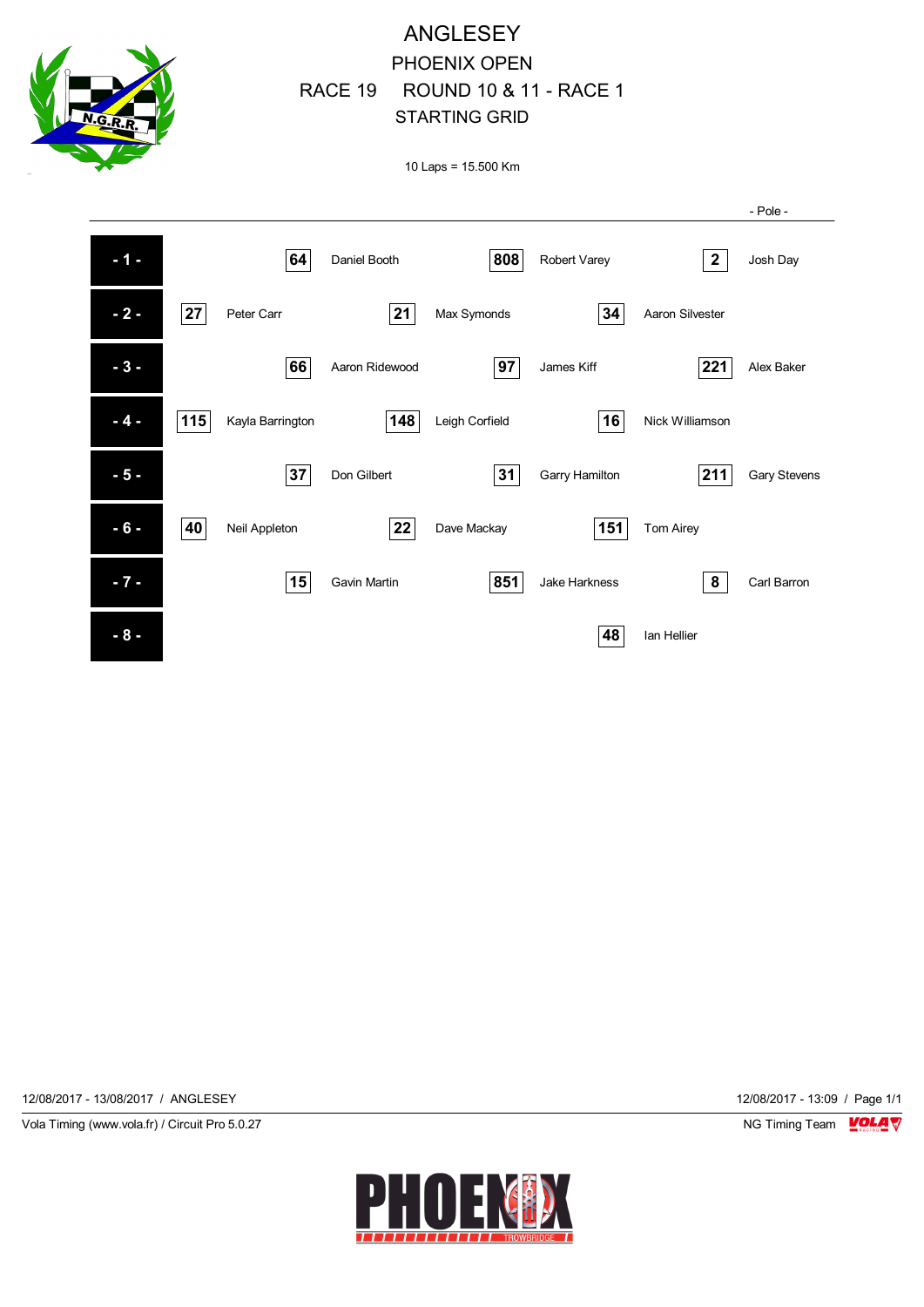

## ANGLESEY PHOENIX OPEN RACE 19 ROUND 10 & 11 - RACE 1 Start time: 15:47 Distance: 15.50 miles Weather: Sunny Track: Dry

| Rnk         |     | Num Rider                       | Machine             | Town/Sponsor                   | Laps | Time                | Gap        | Average | B.Lap    | Speed |
|-------------|-----|---------------------------------|---------------------|--------------------------------|------|---------------------|------------|---------|----------|-------|
|             |     |                                 | Kawasaki ZX10R      |                                |      | 11:36.838           |            | 80.07   | 1:08.109 | 81.92 |
| 1           | 2   | Josh Day                        |                     | Kendrick & Spalding            | 10   |                     |            |         |          |       |
| 2           | 64  | <b>Daniel Booth</b>             | Yamaha R6           | <b>UK Race Homes</b>           | 10   | 11:40.245           | $+3.407$   | 79.68   | 1:09.236 | 80.59 |
| 3           | 808 | <b>Robert Varey</b>             | Yamaha R6           |                                | 10   | 11:40.599           | $+3.761$   | 79.64   | 1:09.095 | 80.75 |
| 4           | 21  | <b>Max Symonds</b>              | Kawasaki ZX6R       | J & C Symonds Ltd              | 10   | 11:53.476           | +16.638    | 78.20   | 1:10.466 | 79.18 |
| 5           | 97  | <b>James Kiff</b>               | Kawasaki ZX10       | J K Auto-Tek                   | 10   | 11:57.977           | $+21.139$  | 77.71   | 1:10.301 | 79.37 |
| 6           | 34  | <b>Aaron Silvester</b>          | Yamaha R6           | A & J Racing                   | 10   | 12:02.882           | $+26.044$  | 77.19   | 1:10.960 | 78.63 |
|             | 66  | <b>Aaron Ridewood</b>           | Yamaha R6           | Louigi Moto / Bruce Edgell / M | 10   | 12:03.318           | $+26.480$  | 77.14   | 1:11.384 | 78.16 |
| 8           | 211 | <b>Gary Stevens</b>             | <b>BMW S1000 RR</b> | Radstock                       | 10   | 12:08.759           | $+31.921$  | 76.56   | 1:11.619 | 77.91 |
| 9           | 16  | <b>Nick Williamson</b>          | Suzuki GSXR 1000    | <b>RBM</b>                     | 10   | 12:11.574 +34.736   |            | 76.27   | 1:11.759 | 77.76 |
| 10          | 31  | <b>Garry Hamilton</b>           | Honda CBR 1000      | Canonbie                       | 10   | 12:11.933           | +35.095    | 76.23   | 1:11.770 | 77.74 |
| 11          | 148 | Leigh Corfield                  | Kawasaki ZX10R      | <b>Ballard Racing BIS Ltd</b>  | 10   | 12:19.421           | +42.583    | 75.46   | 1:12.007 | 77.49 |
| 12          | 22  | Dave Mackay                     | Ducati 899          | <b>True Heroes Racing</b>      | 10   | 12:30.770           | +53.932    | 74.32   | 1:13.678 | 75.73 |
| 13          | 151 | <b>Tom Airey</b>                | Kawasaki 600        | Northwich Cheshire             | 10   | 12:38.434 +1:01.596 |            | 73.57   | 1:14.167 | 75.23 |
| 14          | 15  | <b>Gavin Martin</b>             | BMW HP4 1000        | Ferndown Dorset                | 9    | 11:43.688           | +1 Lap     | 71.36   | 1:16.364 | 73.07 |
| 15          | 8   | <b>Carl Barron</b>              | Yamaha R6           | Saxilby Lincoln                | 9    | 11:44.261           | $+1$ Lap   | 71.30   | 1:16.057 | 73.36 |
| 16          | 851 | <b>Jake Harkness</b>            | Ducati 1299         | Gorebridge Midlothian          | 9    | 11:46.854           | $+1$ Lap   | 71.04   | 1:16.902 | 72.55 |
|             |     | Best lap: 2 Josh Day - 1:08.109 |                     |                                |      |                     |            |         |          |       |
| <b>DNFs</b> |     |                                 |                     |                                |      |                     |            |         |          |       |
|             | 27  | <b>Peter Carr</b>               | Kawasaki ZX10       | <b>Pistol Racing</b>           |      |                     | $+10$ Laps |         | 1:10.077 | 79.62 |
|             | 37  | <b>Don Gilbert</b>              | Honda CBR 1000 RR   | Nutbourne Landscapes           |      |                     | $+10$ Laps |         |          |       |
|             | 115 | Kayla Barrington                | Triumph Daytona 675 | TKB Racing / Rock Oil          |      |                     | $+10$ Laps |         |          |       |
|             | 221 | <b>Alex Baker</b>               | Yamaha R6           | <b>BBR Roofing</b>             |      |                     | $+10$ Laps |         | 1:10.292 | 79.38 |

**90% of WINNER'S AVERAGE RACE SPEED - 72.06 mph**

12/08/2017 - 13/08/2017 / ANGLESEY 12/08/2017 - 16:03 / Page 1/1

Vola Timing (www.vola.fr) / Circuit Pro 5.0.27 NG Timing Team VOLA V

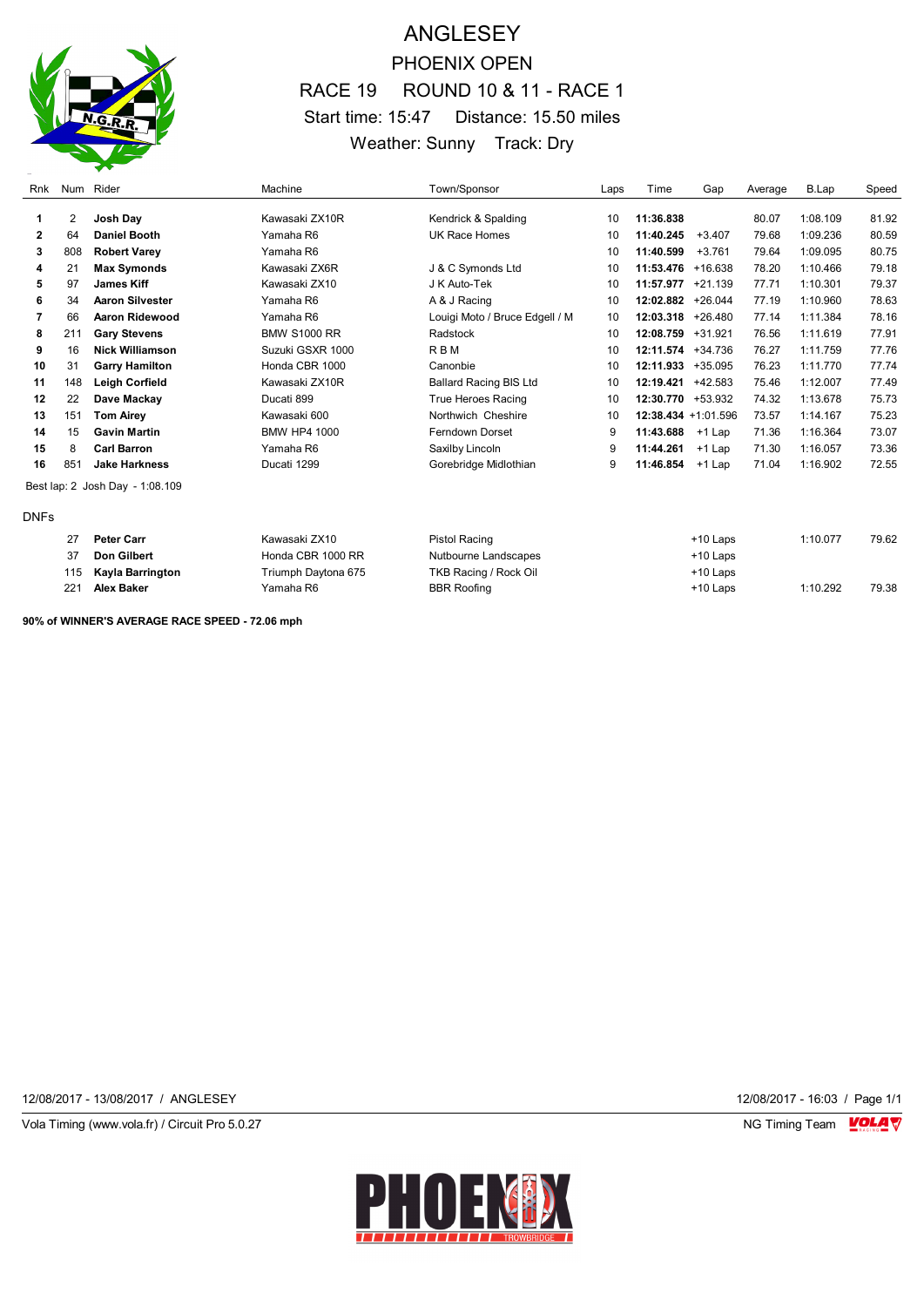

Aaron Ridewood

START

 **1:11.384** 1:11.856 1:11.678 1:11.732 1:11.440 1:11.572 1:12.261 1:11.741 1:12.515

Aaron Silvester

**START** 

 **1:11.529** 1:11.588 1:11.771 1:11.665 1:11.905 **1:10.960** 1:11.534 1:11.790 1:11.883

Alex Baker

START

 **1:10.292** 1:10.824 1:10.754 1:10.722 1:11.187 1:10.543

# ANGLESEY PHOENIX OPEN RACE 19 ROUND 10 & 11 - RACE 1 LAP TIMES

I

| Lap | Time         |
|-----|--------------|
|     |              |
|     | <b>START</b> |
| 1   |              |
| 2   | 1:17.999     |
| 3   | 1:17.370     |
| 4   | 1.17411      |
| 5   | 1.17635      |
| 6   | 1:17.042     |
| 7   | 1.17 201     |
| 8   | 1.18423      |
| 9   | 1:16.057     |
|     |              |

| Daniel Booth |
|--------------|
|--------------|

|                | <b>START</b> |
|----------------|--------------|
| 1              |              |
| $\overline{c}$ | 1:09.484     |
| 3              | 1:09.236     |
| 4              | 1.09627      |
| 5              | 1.09646      |
| 6              | 1:09.733     |
| 7              | 1.09.507     |
| 8              | 1.09285      |
| 9              | 1.09486      |
| 10             | 1.09830      |
|                |              |
|                |              |

#### Dave Mackay

|    | <b>START</b> |
|----|--------------|
| 1  |              |
| 2  | 1:15.243     |
| 3  | 1:14.648     |
| 4  | 1:14.547     |
| 5  | 1:14.206     |
| 6  | 1:14.036     |
| 7  | 1:13.755     |
| 8  | 1:14 631     |
| 9  | 1:13.735     |
| 10 | 1:13.678     |
|    |              |

| Don Gilbert |
|-------------|
|             |

**START** 

12/08/2017 - 13/08/2017 / ANGLESEY 12/08/2017 - 16:03 / Page 1/2

Vola Timing (www.vola.fr) / Circuit Pro 5.0.27 NG Timing Team NG Timing Team NG Timing Team NG Timing Team NG

Carl Barron



| 1  |                       |
|----|-----------------------|
|    | <b>Garry Hamilton</b> |
|    | <b>START</b>          |
| 1  |                       |
| 2  | 1:12.048              |
| 3  | 1.12126               |
| 4  | 1:12.566              |
| 5  | 1:12.927              |
| 6  | 1:11.770              |
| 7  | 1.12 401              |
| 8  | 1:13.160              |
| 9  | 1:12 854              |
| 10 | 1.12567               |
|    |                       |
|    |                       |
|    | <u>Gary Stevens</u>   |

Lap Time

|    | <b>START</b> |
|----|--------------|
| 1  |              |
| 2  | 1:11.657     |
| 3  | 1:11.619     |
| 4  | 1.11695      |
| 5  | 1.11685      |
| 6  | 1.12019      |
| 7  | 1.12425      |
| 8  | 1.13016      |
| 9  | 1.12818      |
| 10 | 1:13.902     |

| <b>Gavin Martin</b> |              |
|---------------------|--------------|
|                     |              |
|                     | <b>START</b> |
| 1                   |              |
| 2                   | 1:18.389     |
| 3                   | 1:18.978     |
| 4                   | 1:17.408     |
| 5                   | 1:16.845     |
| 6                   | 1:16.968     |
| 7                   | 1.17089      |
| 8                   | 1:17.181     |
| 9                   | 1:16.364     |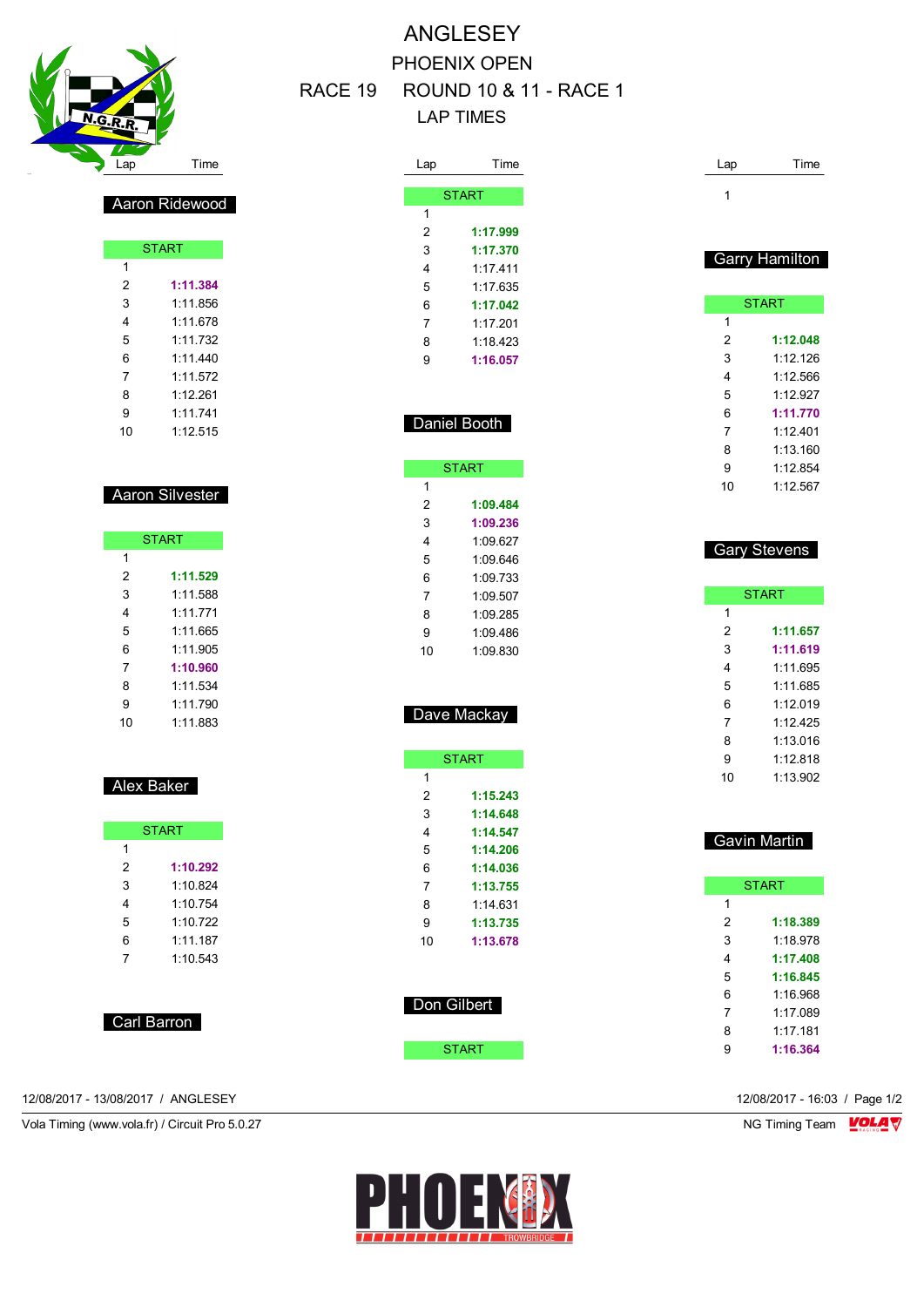#### ANGLESEY PHOENIX OPEN RACE 19 ROUND 10 & 11 - RACE 1 LAP TIMES

| Lap | Time          |
|-----|---------------|
|     | Jake Harkness |
|     | <b>START</b>  |
| 1   |               |
| 2   | 1:18.451      |
| 3   | 1.19 259      |
| 4   | 1:18.422      |
| 5   | 1:17.477      |
| 6   | 1:17.457      |
| 7   | 1:17.567      |
| 8   | 1:17.320      |
| 9   | 1:16.902      |

### James Kiff

|    | <b>START</b> |
|----|--------------|
| 1  |              |
| 2  | 1:11.007     |
| 3  | 1:10,728     |
| 4  | 1:10 932     |
| 5  | 1:10.483     |
| 6  | 1:10.301     |
| 7  | 1:10.703     |
| 8  | 1.12227      |
| 9  | 1.11949      |
| 10 | 1.12 759     |

Josh Day

|    | <b>START</b> |
|----|--------------|
| 1  |              |
| 2  | 1:08.480     |
| 3  | 1:08.109     |
| 4  | 1:08.459     |
| 5  | 1:08.670     |
| 6  | 1.08891      |
| 7  | 1.09457      |
| 8  | 1.10685      |
| 9  | 1:10.419     |
| 10 | 1.10023      |

| Kayla Barrington |
|------------------|
| <b>START</b>     |
| 1                |
| Leigh Corfield   |
|                  |
| <b>START</b>     |

| Lap | Time     |
|-----|----------|
| 2   | 1:12.007 |
|     |          |
| 3   | 1:12.387 |
| 4   | 1:12.356 |
| 5   | 1:13 063 |
| 6   | 1.13621  |
| 7   | 1.13917  |
| 8   | 1 14 041 |
| 9   | 1 14 101 |
| 10  | 1.14677  |
|     |          |

| Lap | ıme          |
|-----|--------------|
|     |              |
|     | <b>START</b> |
| 1   |              |
| 2   | 1:10.031     |
| 3   | 1:09.270     |
| 4   | 1.09.544     |
| 5   | 1:09.095     |
| 6   | 1.09759      |
| 7   | 1.09.538     |
| 8   | 1.09771      |
| 9   | 1:09.521     |
| 10  | 1:09.831     |

Tom Airey

**START** 

 **1:15.796 1:15.109 1:14.276** 1:14.277 **1:14.167** 1:14.251 1:16.156 1:16.189 1:16.398

### Max Symonds

## Nick Williamson

| 1             | <b>START</b> |  |  |  |  |  |  |  |
|---------------|--------------|--|--|--|--|--|--|--|
|               |              |  |  |  |  |  |  |  |
| 2<br>1:11.759 |              |  |  |  |  |  |  |  |
| 3<br>1:12 198 |              |  |  |  |  |  |  |  |
| 4<br>1:12.580 |              |  |  |  |  |  |  |  |
| 5<br>1.12.324 |              |  |  |  |  |  |  |  |
| 6<br>1.12579  |              |  |  |  |  |  |  |  |
| 7<br>1.12914  |              |  |  |  |  |  |  |  |
| 1:13.316<br>8 |              |  |  |  |  |  |  |  |
| 9<br>1.12844  |              |  |  |  |  |  |  |  |
| 1.12525<br>10 |              |  |  |  |  |  |  |  |

### Peter Carr

|   | START    |
|---|----------|
| 1 |          |
| 2 | 1:10.077 |
| 3 | 1.10728  |
| 4 | 1:10.460 |
| 5 | 1.11051  |
| 6 | 1.11288  |
| 7 | 1:10.830 |
|   |          |

## Robert Varey

12/08/2017 - 13/08/2017 / ANGLESEY